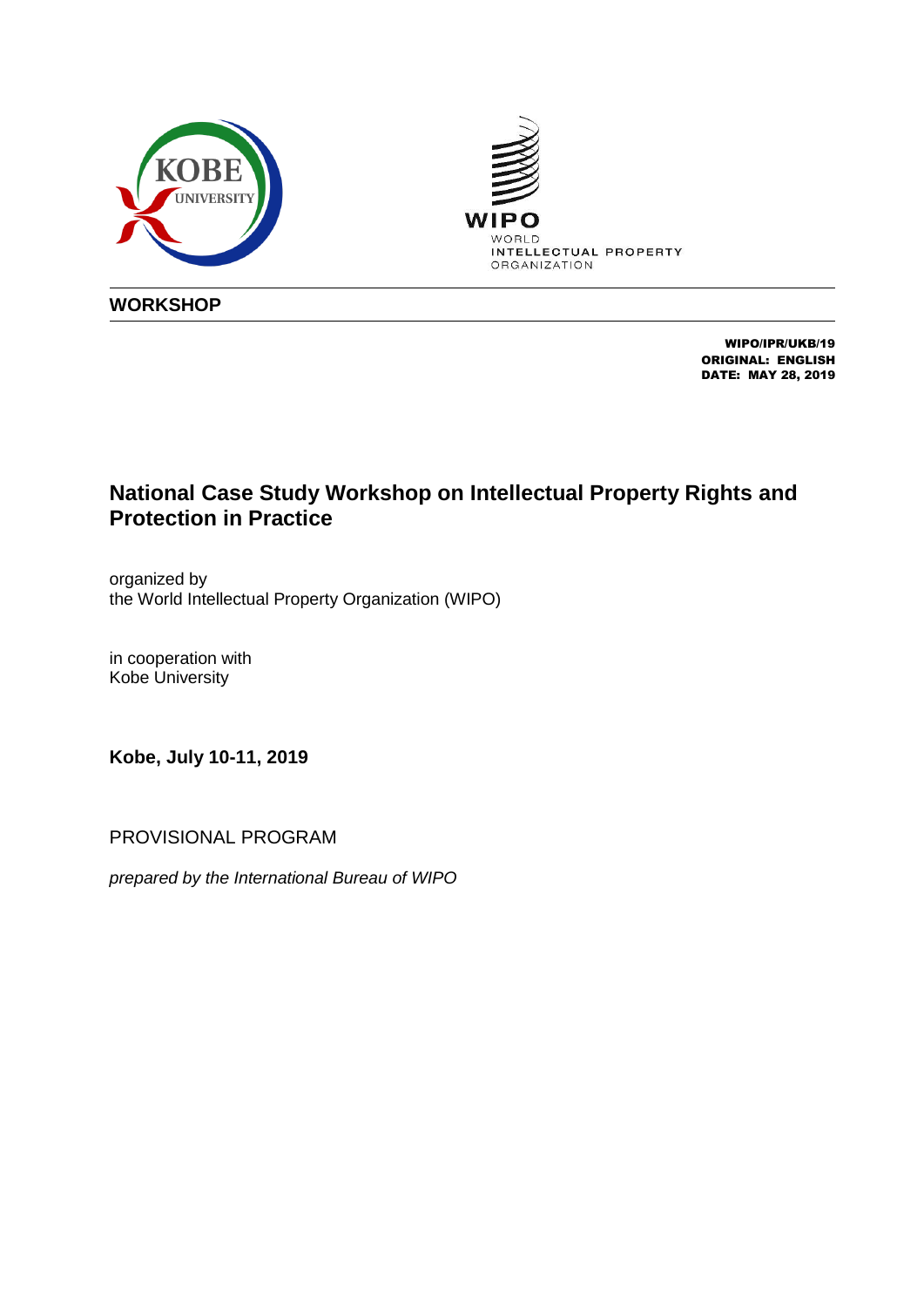## **Wednesday, July 10, 2019**

- 10.00 ‒ 10.10 Registration
- 10.10 10.20 Welcome Address by:

Prof. Dr. Yuka Kaneko, Professor, Graduate School of International Cooperation Studies, Kobe University, Kobe

Ms. Rebecca Ferderer, Associate Research Officer, World Intellectual Property Organization (WIPO) Japan Office, Tokyo

10.20 – 10.40 **Introduction to WIPO** Speaker: Ms. Rebecca Ferderer, WIPO Japan Office **Session 1 Law and Litigation on Intellectual Property** 10.40 – 12.10 **Introduction to IP and Related International Treaties** Speaker: Mr. Aruan Monastier, IP Attorney, Brazil; and Public Official, Court of Justice of the State of Paraná, Brazil 12.10 ‒ 13.40 Lunch Break 13.40 – 14.10 **Topic 1: Copyright and Related Rights** 14.10 – 15.10 **Topic 2: Trademarks, Geographical Indications and Industrial Designs** 15:10 – 15:30 Coffee Break 15:30 – 16:30 **Topic 3: Patents and Trade Secrets** 16:30 – 17:00 **Topic 4: Unfair Competition Thursday, July 11, 2019** 10.30 – 10.40 Registration 10.40 – 11.00 **Introduction to WIPO Global IP Services** Speaker: Ms. Rebecca Ferderer, WIPO Japan Office **Session 2 Case Study Workshop** 11.00 – 12.30 **Warm-Up Exercises Outline** The following case studies will focus on the areas of IP presented in Session 1. Before proceeding to the case